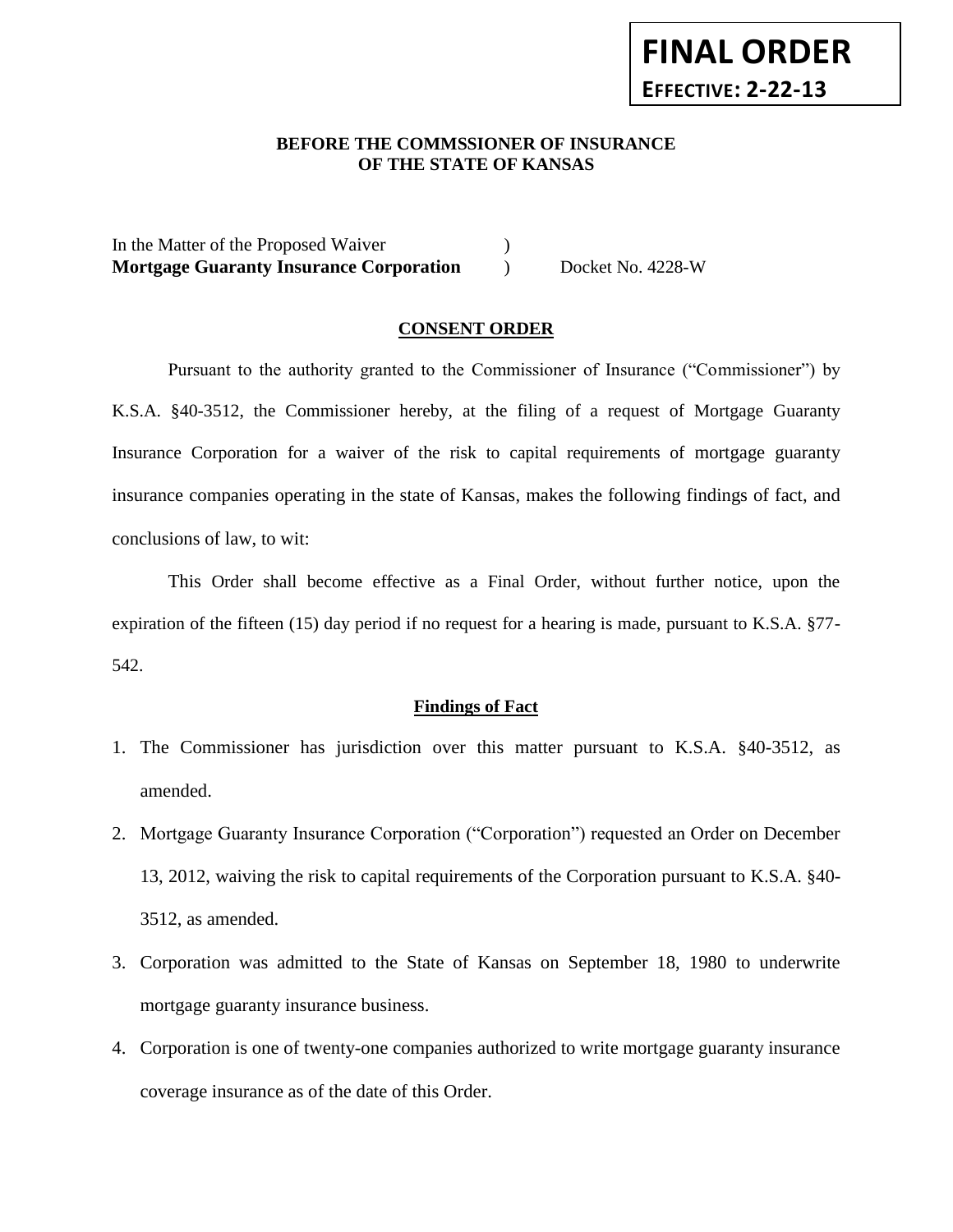- 5. Corporation wrote twenty-three percent (23%) of the direct premiums of mortgage guaranty insurance written in the State of Kansas for the year ending December 31, 2011.
- 6. Corporation has stated it exceeded the maximum risk to capital ratio at September 30, 2012 and believes it will continue to exceed the 25 to 1 risk to capital ratio through 2014.

#### **Conclusions of Law**

A waiver of the risk to capital requirements is hereby granted at the request of the Corporation as provided for in K.S.A. §40-3512, which states in part: "...*Upon the request of a mortgage guaranty insurance company, the commissioner may waive the requirements in this section for such time and under such conditions as the commissioner may order, except that no such waiver shall exceed two years*."

Based on the Findings of Fact enumerated above in Paragraphs #1 through #6:

#### **IT IS THEREFORE ORDERED BY THE COMMISSIONER OF INSURANCE:**

- 1. The Commissioner approves the waiver request of Corporation for the period January 1, 2013 until December 31, 2013, subject to the following stipulations:
	- A. That the Corporation provide the Commissioner, on semi-annual basis, a report showing the risk to capital ratio, pursuant to K.S.A. §40-3512, as amended, for each mortgage insurance company and on a consolidated basis for all mortgage guaranty companies which are part of the holding company system defined in K.S.A. §40-3302.
	- B. That the Corporation provides the Commissioner *pro-forma* financial projections of direct premiums written, admitted assets, total liabilities and capital and surplus along with cash flow projections for each quarter through December 31, 2013.
	- C. That the Corporation provides the Commissioner notification of any regulatory actions taken against the Corporation and affiliates.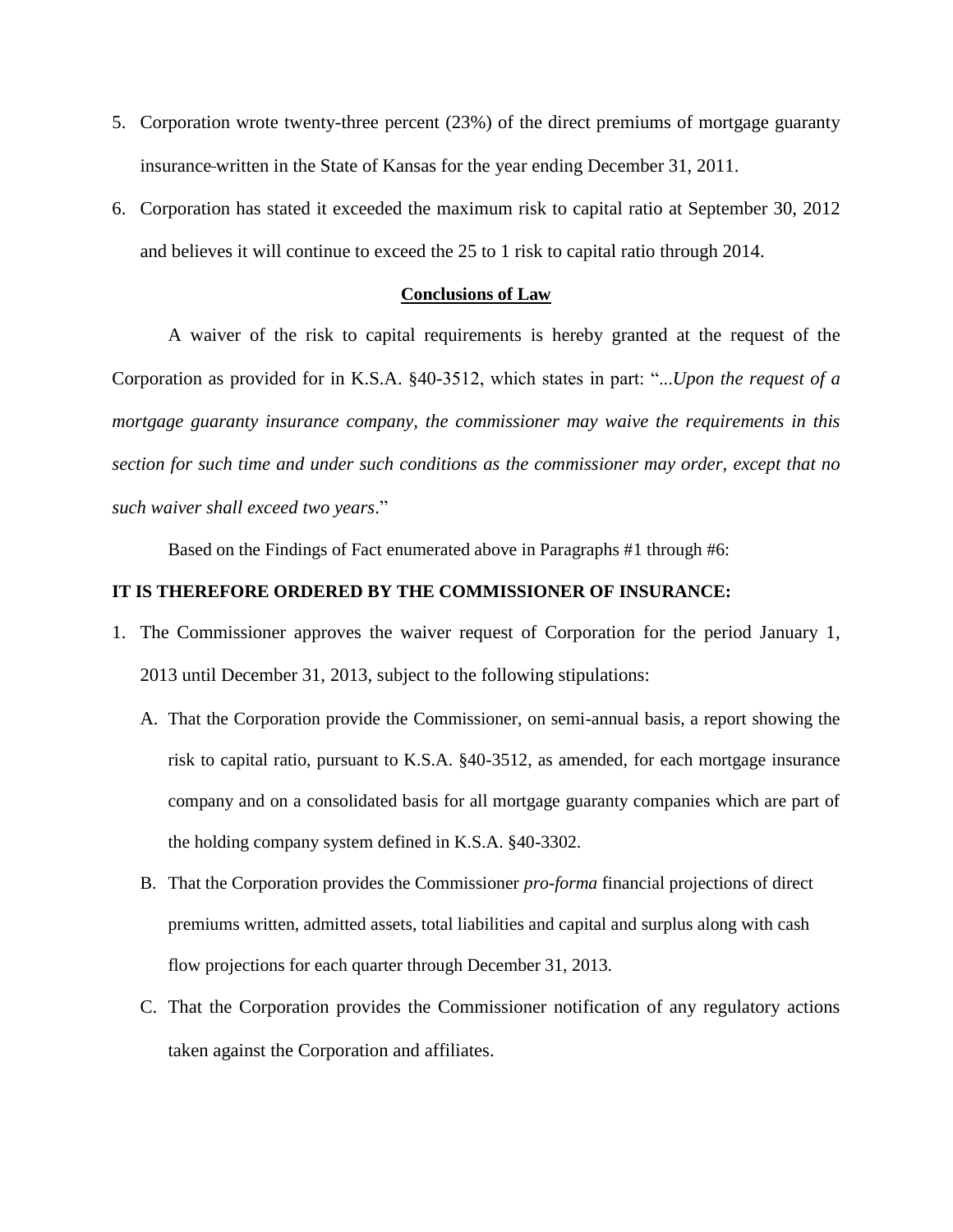- D. That the Corporation provides the Commissioner notification of any rating agency actions taken of the Corporation and affiliates.
- 2. The Commissioner retains jurisdiction over this matter to issue any and all further Orders deemed appropriate or to take such further action as necessary to dispose of this matter.

#### **NOTICE OF RIGHTS**

Corporation is entitled to a hearing pursuant to K.S.A. §77-537, the Kansas Administrative Procedure Act. If Respondent desires a hearing, the company must file a written request for a hearing with:

> John Wine, General Counsel Kansas Insurance Department 420 S.W. 9th Street Topeka, Kansas 66612

This request must be filed within fifteen (15) days from the date of service of this Order. If Respondent requests a hearing, the Kansas Insurance Department will notify the Respondent of the time and place of the hearing and information on the procedures, right of representation, and other rights of parties relating to the conduct of the hearing, before commencement of the same. If a hearing is not requested in the time and manner stated above, this Summary Order shall become effective as a Final Order upon the expiration of time for requesting a hearing, pursuant to K.S.A. §77-613. In the event Respondent files a petition for judicial review, pursuant to K.S.A. §77-613(e), the agency officer to be served on behalf of the Kansas Insurance Department is:

> John Wine, General Counsel Kansas Insurance Department 420 S.W. 9th Street Topeka, Kansas 66612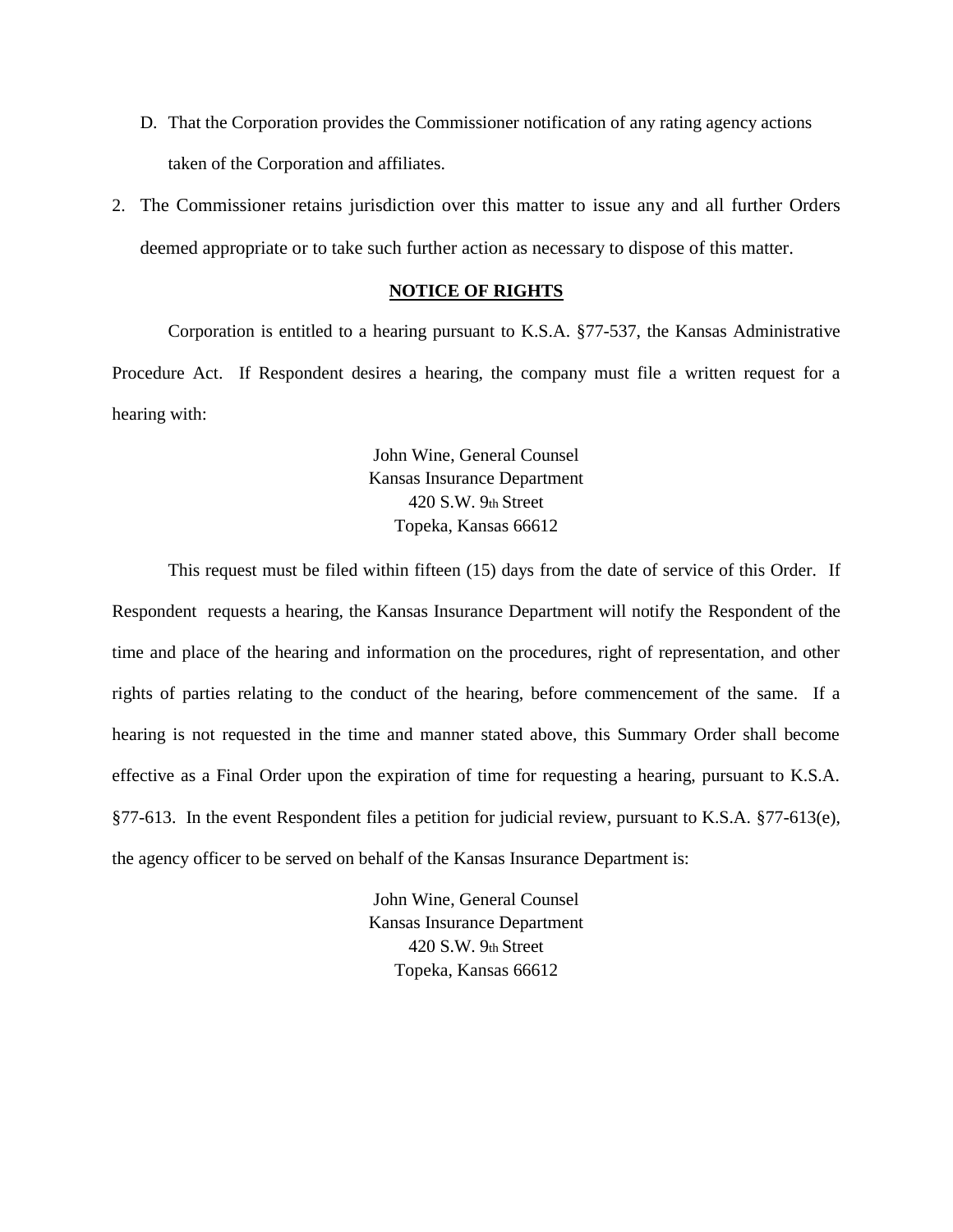**IT IS SO ORDERED THIS \_\_\_4th\_\_\_ DAY OF FEBRUARY, 2013, IN THE CITY OF TOPEKA, COUNTY OF SHAWNEE, STATE OF KANSAS.** 



 $\angle$ /s/ Sandy Praeger $\angle$ Sandy Praeger

Commissioner of Insurance

BY:

 $/s/$  John Wine

John Wine

General Counsel

## **Stipulation**

The undersigned agree to the above recitations and facts as well as the Conclusions of Law

and the actions of the Commissioner.

 $\angle$ /s/ Heidi A. Heyrman $\angle$ Heidi A. Heyrman Vice-President – Regulatory Relations Assistant General Counsel and Assistant Secretary Mortgage Guaranty Insurance Corporation